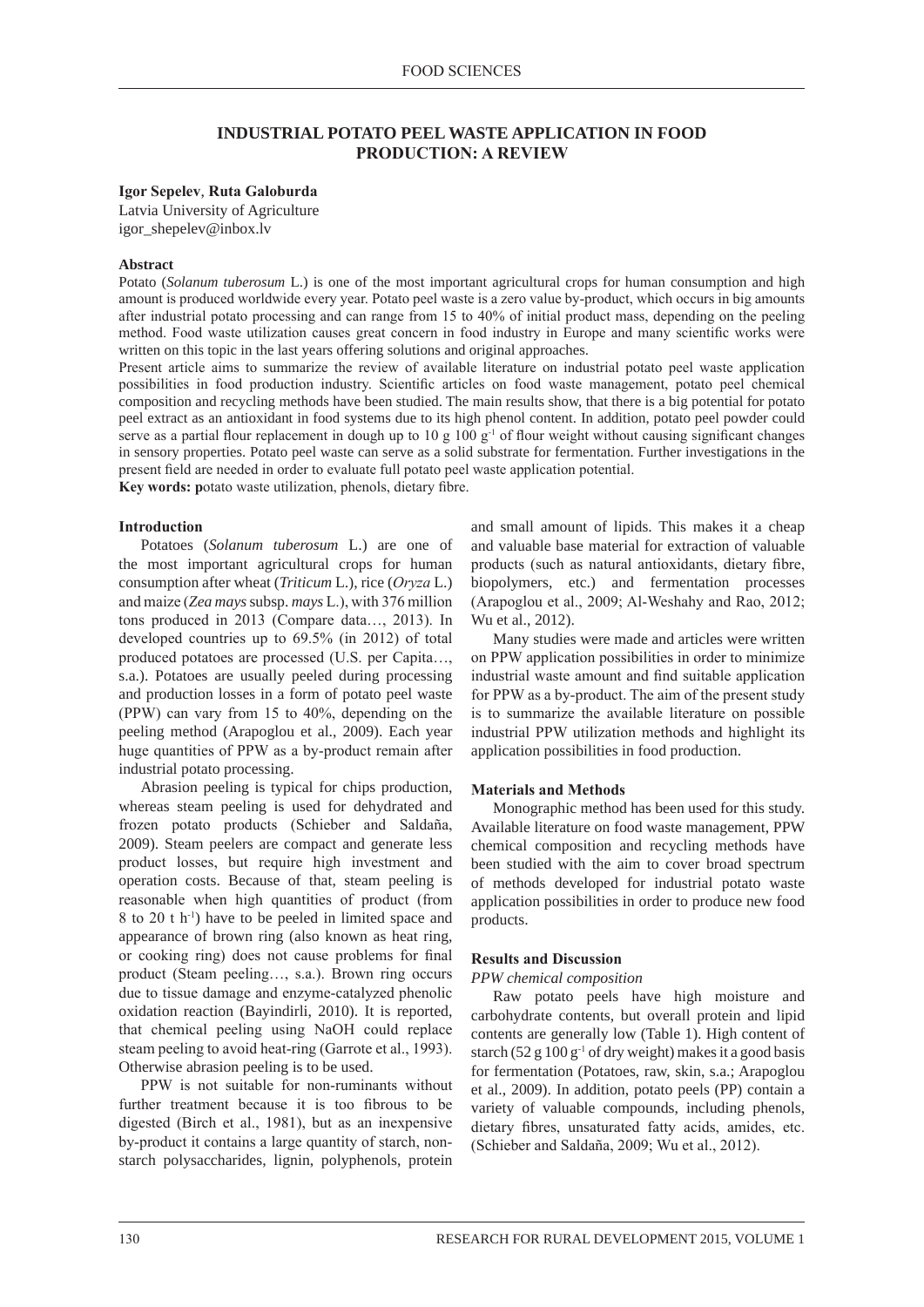Table 1

| Compound            | Minimum and maximum values | Average content | Source*                                             |
|---------------------|----------------------------|-----------------|-----------------------------------------------------|
| Water               | 83.3-85.1                  | 84.2            | Potatoes, raw, skin, s.a.<br>Arapoglou et al., 2009 |
| Protein             | $1.2 - 2.3$                | 1.8             | Arapoglou et al., 2009<br>Potatoes, raw, skin, s.a. |
| Total lipids        | $0.1 - 0.4$                | 0.3             | Potatoes, raw, skin, s.a.<br>Arapoglou et al., 2009 |
| Total carbohydrate  | $8.7 - 12.4$               | 10.6            | Arapoglou et al., 2009<br>Potatoes, raw, skin, s.a. |
| Starch              | 7.8                        |                 | Arapoglou et al., 2009                              |
| Total dietary fibre | 2.5                        |                 | Potatoes, raw, skin, s.a.                           |
| Ash                 | $0.9 - 1.6$                | 1.3             | Arapoglou et al., 2009<br>Potatoes, raw, skin, s.a. |

**Chemical composition of raw potato peel, g 100 g-1**

\* The first source refers to min value, the second – to max value.

PP contains high quantities of polyphenols which have a role in the defence mechanism against phytopathogens. Therefore almost 50% of phenolics are located in the peel and adjoining tissues and decrease toward the center of the tuber (Friedman, 1997). PP polyphenols can reach almost three times more antioxidant activity than the other plant tissues.

Total phenolic compound content in PPW differs between potato cultivars (Murniece et al., 2014) and it is very heterogeneous class that can be classified in phenolic acids and flavonoids. Phenolic acids are the main phenolic compounds in potatoes (Mäder et al., 2009; Schieber and Saldaña, 2009; Singh and Saldaña, 2011) and a major part of them make neochlorogenic, chlorogenic and caffeic acids (Sánchez Maldonado et al., 2014). Most common flavonoids are flavonols, flavan-3-ols, flavones, flavanones and anthocyanins (Schieber and Saldaña, 2009). Total phenolic content in freeze-dried PP extract can be in range from 1.5 to 3.3 mg of gallic acid equivalents per gram  $(GAE g<sup>-1</sup>)$ (Rodriguez De Sotillo et al., 1994; Al-Weshahy and Rao, 2009). Some studies show up to 4.3 mg of  $GAEg^{-1}$ (Kähkönen et al., 1999). The highest phenolic content is obtained from red-colour PP extracts. This may be explained with high amount of anthocyanins which are pigments in red-colour varieties of potatoes (Im et al., 2008; Al-Weshahy and Rao, 2009), and in some coloured potato varieties anthocyanin content in peel can be up to 2.5 times higher than in flesh (Jansen and Flamme, 2006). Major phenolic compounds in PPW freeze-dried extracts are chlorogenic  $(50 \text{ g } 100 \text{ g}^{-1})$ , gallic (42 g 100 g<sup>-1</sup>), protocatechic (8 g 100 g<sup>-1</sup>), and caffeic  $(0.2 \text{ g } 100 \text{ g}^{-1})$  acids (Rodriguez De Sotillo et al., 1994). Due to this fact, after potato processing the highest content of phenolic compounds is in peeling by-products (Mäder et al., 2009). Moreover, PP phenols both free and bound-form show higher radical

scavenging activity than potato flesh phenols (Nara et al., 2006).

Phenolic compounds contribute to antioxidant activity and protect plants against various biotic and abiotic stresses. As a result, their presence in human diet prevents degenerative diseases (Pourcel et al., 2007; Im et al., 2008). There is a strong correlation between total phenol content in the extract and antioxidant properties, and losses are observed in total polyphenol amounts in PP during storage even at -20 ºC. In the freeze-dried samples moisture level is lower than 2  $g$  100  $g^{-1}$  and it is still possible that some enzymes can still remain active (Al-Weshahy et al., 2013). Because of that, PP require proper storage conditions to maintain their antioxidant properties (Al-Weshahy and Rao, 2009; Al-Weshahy et al., 2013).

Glycoalkaloids are secondary plant metabolites and they are toxic to humans, animals, microorganisms, insects and viruses (Mäder et al., 2009; Schieber and Saldaña, 2009). The main glycoalkaloids found in PP are α-solanine, α-chaconine and solanidine, and they are suitable for utilization in pharmaceutical industry (Friedman, 2004; Sánchez Maldonado et al., 2014). Studies on rats show that extract derived from PP significantly offsets carbon tetrachloride induced liver injury (Singh et al., 2008). Total levels of solanine and chaconine in PP can range from 84 to 3526 mg kg-1 (with ratio of  $\alpha$ -solanine to  $\alpha$ -chaconine from 2.1 to 2.4) and it depends on variety of factors such as potato cultivars, light, irradiation, conditions of storage and mechanical injury (Friedman, 2004).

PPW is a good source of dietary fibre: primarily insoluble carbohydrates – cellulose, hemicellulose, lignin, pectin, gums, etc. (Al-Weshahy and Rao, 2012) with average content of 40 g 100  $g^{-1}$  (Camire and Flint, 1991) and it depends on the peeling method. Abrasion peeling results in more starch and less dietary fibre (especially lignin) comparing to the steam peeling. In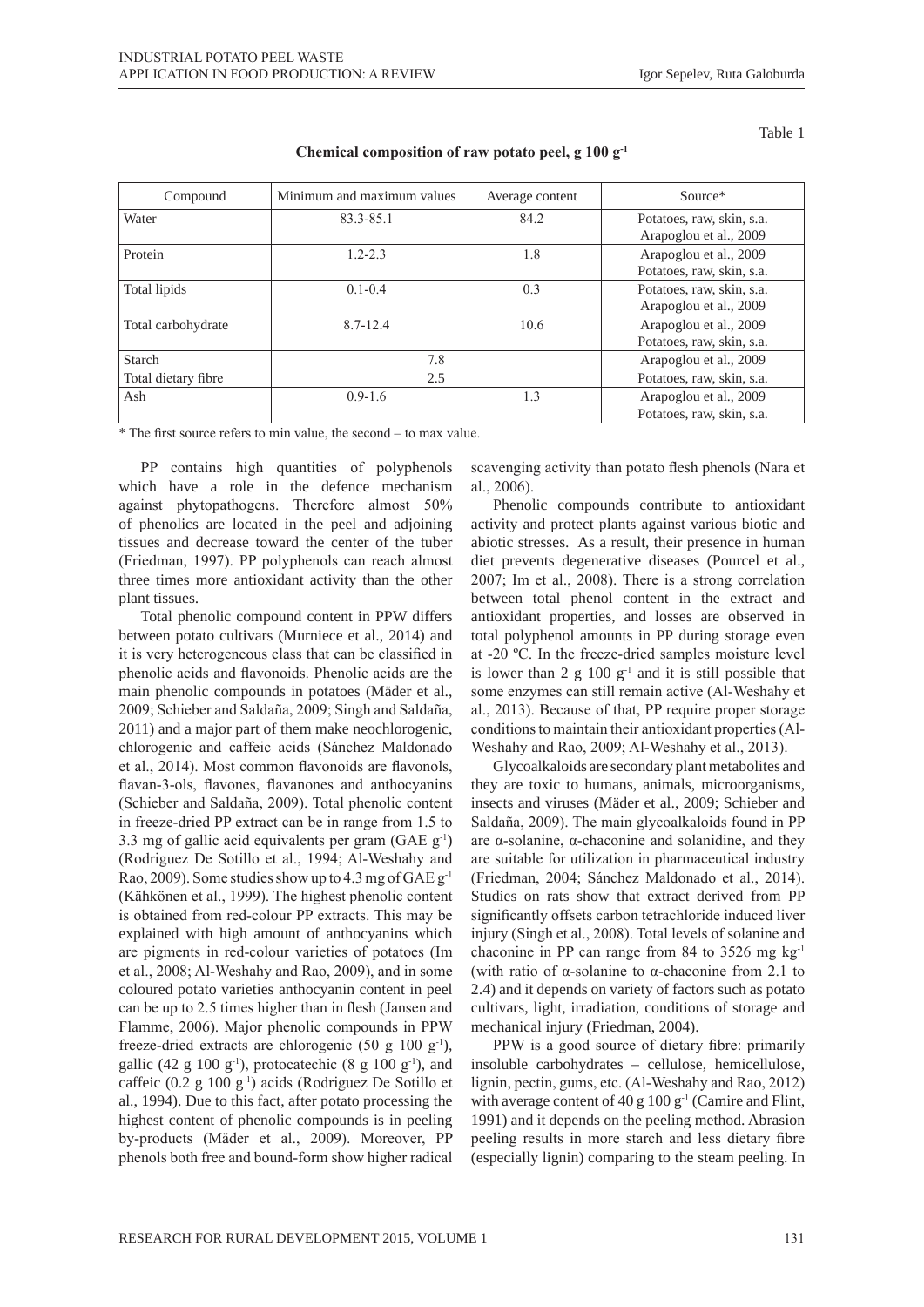addition, higher amount of glucose can be recovered from the insoluble fibre fraction of steam peeled wastes, and this fact can be explained by formation of resistant starch (Camire et al., 1997).

# *Safety of PPW application*

PP extracts results in mixtures of phenols and toxic glycoalkaloids and separation is needed prior to phenolic extract application in foods (Hossain et al., 2014; Sánchez Maldonado et al., 2014), where it has huge potential as antioxidant (Mansour and Khalil, 2000; Friedman, 2004; Zia-ur-Rehman et al., 2004; Arapoglou et al., 2009; Al-Weshahy and Rao, 2012). Moreover, at present moment there are no method for the simultaneous recovery and subsequent separation of phenols and glycoalkaloids (Sánchez Maldonado et al., 2014). It is reported, that a glycoalkaloid limit of 20 mg 100  $g^{-1}$  is acceptable for human consumption (Papathanasiou et al., 1999).

Synthetic antioxidants are commonly used in food production, however, due to safety concerns, interest in natural antioxidants is high (Shahidi, 2000). It is reported, that synthetic antioxidants are toxic in high dosages (Ito et al., 1986; van Esch, 1986; Kahl and Kappus, 1993). From the other side, safety limits of natural antioxidants are mostly unknown and there is no guaranty that they are safer than synthetic analogue (Pokorný, 2007). Synthetic antioxidants butylhydroxyanisole (BHA) and butylhydroxytoluene (BHT) and natural vitamin E in high dosages induce impairment of blood clotting in animals (are antagonists to vitamin K), but in contrast to BHA and BHT, comparing carcinogenic effect of high dosages, vitamin E is not carcinogenic (Kahl and Kappus, 1993). Further studies on antioxidant toxicity are needed.

It has been reported that in terms of safety as natural antioxidant in foods, PPW phenolic extract is not mutagenic (Sotillo et al., 1998).

# *PPW application in food industry*

Methanol, ethanol and water are the most commonly used solvents for phenolic compound extraction from PP (Singh and Rajini, 2004; Mohdaly et al., 2010; Amado et al., 2014; Sánchez Maldonado et al., 2014). Phenols extracted from PPW show potential in food industry as a natural antioxidant to prevent lipid oxidation (Singh and Rajini, 2004; Mohdaly et al., 2010). It is reported, that PPW extract is able to protect against oxidation of soybean oil (Onyeneho and Hettiarachchy, 1993; Zia-ur-Rehman et al., 2004; Amado et al., 2014) and fish-rapeseed oil mixture (Koduvayur Habeebullah et al., 2010). Soy bean oil samples, containing 1600 and 2400 mg kg-1 of PP petroleum ether extract after 60 day storage at 45 °C, showed lower peroxide values (10 and 9

meq kg<sup>-1</sup>) and free fatty acids content  $(1.2 \text{ g kg}^{-1}$  and 1.1 g kg<sup>-1</sup>), than the control samples (59 meq kg<sup>-1</sup> and 3.2 g kg-1, respectively) (Zia-ur-Rehman et al., 2004). Positive results were gained on freeze-dried PPW extracts application in raw beef patties during cold storage at  $\sim$  5 °C for 12 days. In this study, freeze-dried extract showed maximum antioxidant capacity at pH range 5-6 (Mansour and Khalil, 2000). Moreover, it is capable to retard lipid peroxidation of irradiated meat and antioxidant activity of PP extract was found to be comparable to BHT (Kanatt et al., 2005). It is very important aspect because during irradiation process meat can undergo oxidative changes that affect its quality (Formanek et al., 2003). Ethanol extracts were found to be very effective in retarding lipid and protein oxidation in mackerel mince (*Trachurus trachurus*). Samples of mackerel mince (with PPW ethanol extract concentrations 2.4 and 4.8 g kg<sup>-1</sup>) were stored at 5  $^{\circ}$ C for 96 h. Antioxidant effect of the extract resulted in low levels of peroxide value and carbonyl compounds (Sabeena Farvin et al., 2012).

Studies show that potato dietary fibre is able to bind bile acids in-vitro and can be part of the mechanism that lowers plasma cholesterol (Camire et al., 1993). In addition, high intake of dietary fibre has a positive effect on blood glucose profile (Onyechi et al., 1998; Chandalia et al., 2000; Singh et al., 2005). Studies were made by adding dry PPW powder to baked products. The best results were achieved by replacing 10–15% of flour in dough. Prepared samples were darker and harder than control without differences between types of peels. Meanwhile, replacing up to 10% of flour did not make significant sensory changes comparing to control (Toma et al., 1979; Magied, 1991; Arora and Camire, 1994; Camire et al., 1995; Pasqualone et al., 2013).

PPW extract at high concentrations found to have species independent antibacterial and antifungal activities, especially significant compared to streptocycline (an effective antibiotic against bacterial plant pathogens) against *Pseudomonas aeruginosa*  (Deviprasad and Pushpa, 2007). Conversely, other studies show that PPW extract is species dependent and is effective against gram negative and one gram positive bacteria and have only bacteriostatic effect – inhibits multiplication of bacteria (Sotillo et al., 1998).

Edible films, films produced from edible biopolymers and food grade additives (Han, 2014), can be produced from PPW (Kang and Min, 2010; Tammineni et al., 2013). H.J. Kang and S.C. Min (2010) developed edible film production method. In their studies, PPW powder was produced, mixed with water and pre-homogenized. To destruct biopolymers, homogenate was treated in three ways: by high-pressure homogenization (138 MPa), gamma irradiation (10- 20 kGy) or ultrasound  $(24 \text{ kHz}, 120 \text{ \mu m})$ . Glycerol as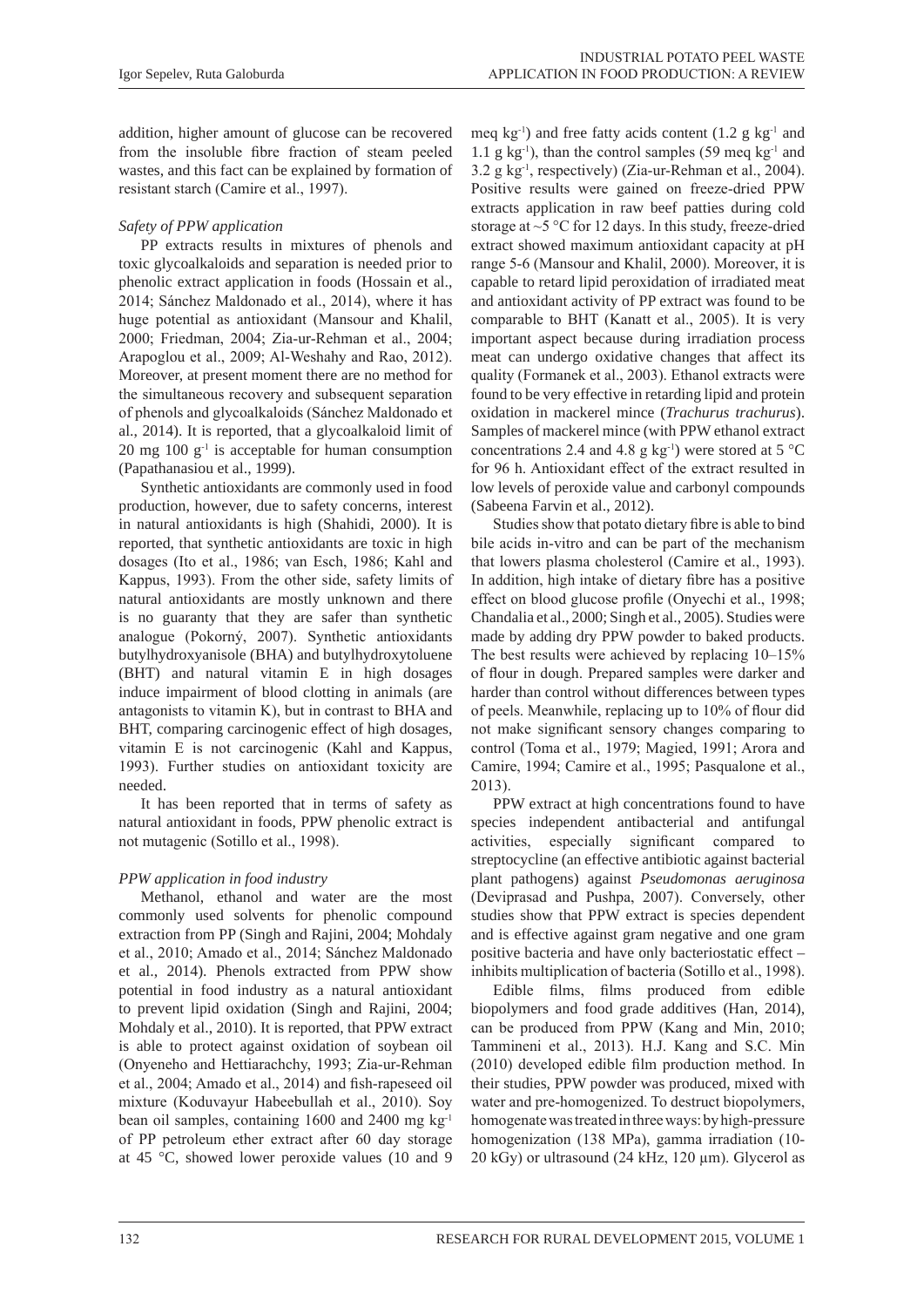plasticizer and soy lecithin as emulsifier were used. Film, prepared by high-pressure homogenisation, showed better moisture barrier, tensile and colour properties. Present results make good basis for further studies, because produced PPW-based film should be further improved to be applied to food products.

There are several potential compounds that can be manufactured from PPW by using fermentation reactions (Salvador et al., 2002), such as ethanol (Arapoglou et al., 2009, 2010; Kheyrandish et al., 2015), lactic acid (Zhang et al., 2006, 2007; Zhang, 2008; Liang et al., 2014), enzymes (Mahmood et al., 1998; Sachslehner et al., 2000; Asgher et al., 2007; Mabrouk and El-Ahwany, 2008).

PPW features a high potential for ethanol production that has a large potential market (Arapoglou et al., 2010; Kheyrandish et al., 2015). PPW contains sufficient quantities of starch, cellulose, and hemicellulose. However, fermentable reducing sugar content is very low,  $0.6$  g  $100$  g<sup>-1</sup> of dry weight and because of this fact fermentation of raw material is not practical and an initial hydrolysis of carbohydrates is necessary. Sugars can be hydrolysed with various enzymes and/or acid, and fermented by *Saccharomyces cerevisiae* var*. bayanis* (Arapoglou et al., 2009, 2010). Studies show that sulphuric acid is an adequate acid to hydrolyse dried potato samples for further fermentation and it is more efficient than enzymatic hydrolysis (Guerra-Rodríguez et al., 2012).

Among different compounds, lactic acid can be produced during hydrolysed PPW fermentation process using *Rhizopus* fungus cultures (Zhang et al., 2007, 2008) and undefined mixed culture inoculated from wastewater treatment plant sluge (Liang et al., 2014). Concentration of 85.7 g  $L^{-1}$  was obtained by using *Rhizopus arrhizus* in association with the formation of coalesced loose small pellets (Zhang et al., 2008).

PPW starch can be used for enzyme production such as thermostable  $\alpha$ -amylase, a starch hydrolysing enzyme that is widely used in different food industries. Positive results were achieved using *Bacillus subtilis*

**References**

- 1. Al-Weshahy A., El-Nokety M., Bakhete M., Rao V.A. (2013) Effect of storage on antioxidant activity of freeze-dried potato peels. *Food Research International*, 50, pp. 507-512.
- 2. Al-Weshahy A., Rao V.A. (2009) Isolation and characterization of functional components from peel samples of six potatoes varieties growing in Ontario. *Food Research International*, 42, pp. 1062-1066.
- 3. Al-Weshahy A., Rao V.A. (2012) Potato peel as a source of important phytochemical antioxidant nutraceuticals and their role in human health – A review. Available at: -http://www.intechopen.com/books/ phytochemicals-as-nutraceuticals-global-approaches-to-their-role-in-nutrition-and-health/potato-peelas-a-source-of-important-phytochemical-antioxidant-nutraceuticals-and-their-role-in-huma, 23 January 2015.
- 4. Amado I.R., Franco D., Sánchez M., Zapata C., Vázquez J.A. (2014) Optimisation of antioxidant extraction from *Solanum tuberosum* potato peel waste by surface response methodology. *Food Chemistry*, 165, pp. 290-299.

strains (Mahmood et al., 1998; Asgher et al., 2007) with maximum enzyme production after 48 h of cultivation at pH 7.0 and 50 °C. Enzymes had optimum activity at pH 8.0 and 70 °C, were stable for 1 h at 60 and 70 °C and had suitable characteristics for application in starch processing and food industries (Asgher et al., 2007). In addition, enzyme β-mannanase can be produced using *Bacillus amylolequifaciens* and it is reported that PPW found to be the most effective carbon source, comparing to peel samples of orange, apple, mango, as long as palm seed powder, corn cob and rice husk (Mabrouk and El-Ahwany, 2008). Currently β-mannanase is used in instant coffee processing for coffee mannan hydrolysis to significantly reduce the viscosity of coffee extracts (Sachslehner et al., 2000).

## **Conclusions**

- 1. Potato peel waste (PPW) can serve as a basis for phenol extraction, ethanol, lactic acid and enzyme (α-amylase and β-mannanase) production through fermentation, and edible film production.
- 2. PPW extract has a high application potential as antioxidant in food systems. It can prevent lipid oxidation in oils and meat.
- 3. PPW has potential as a base for fermentation reactions because of high starch content, but due to its low fermentable reducing sugar content, requires initial hydrolysis of carbohydrates.
- 4. PPW can be used in healthy and functional food production as dietary fibre source. It can be used in bakery production and replace up to 10% of flour amount without changes in sensory quality.

# **Acknowledgements**

Present study was supported by Latvian State Research programme 'Agricultural Resources for Sustainable Production of Qualitative and Healthy Foods in Latvia (AgroBioRes)' (2014–2017). Project No. 4 'Sustainable use of local agricultural resources for qualitative and healthy food product development (FOOD)'.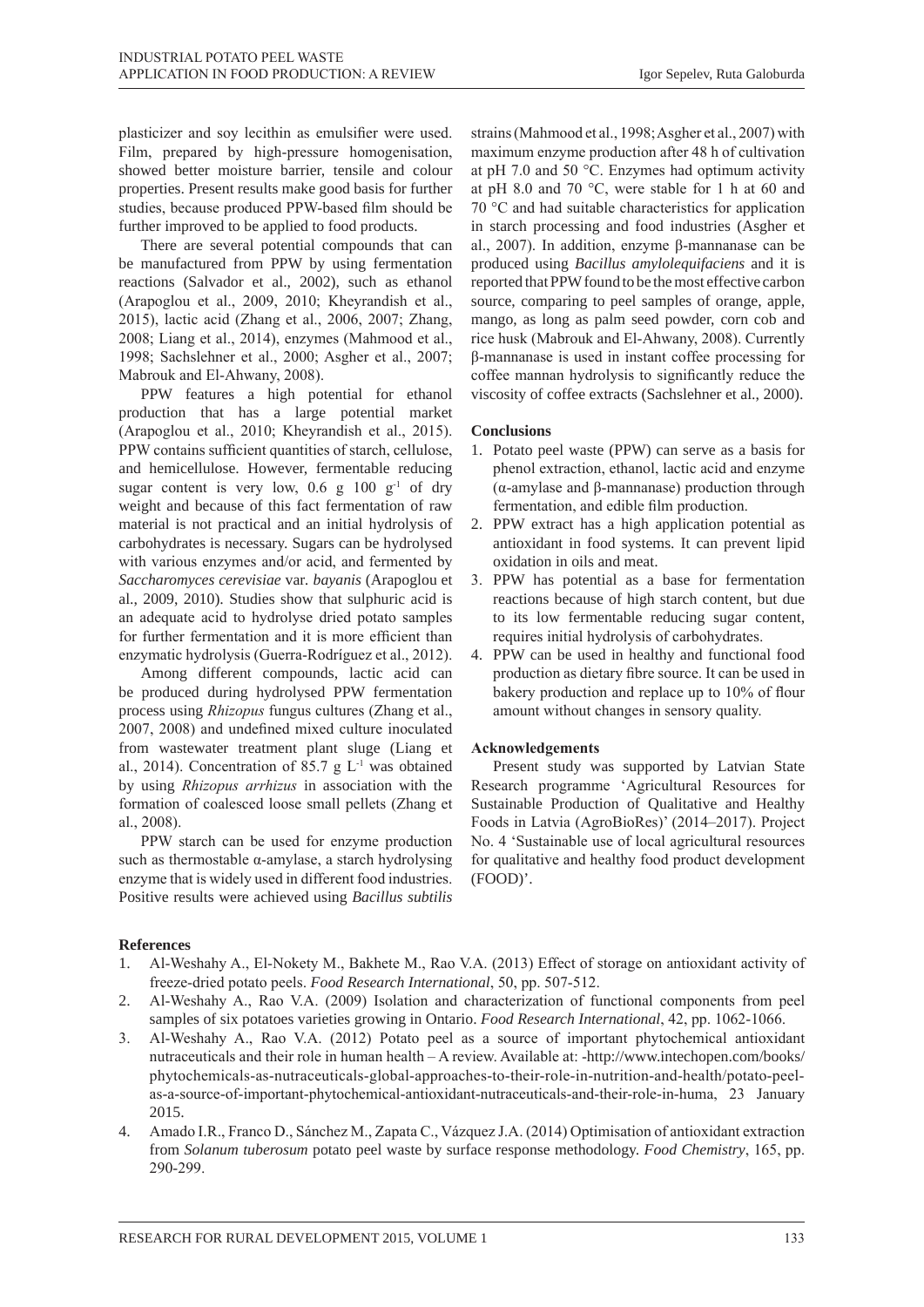- 5. Arapoglou D., Varzakas T., Vlyssides A., Israilides C. (2010) Ethanol production from potato peel waste (PPW). *Waste Management*, 30, pp. 1898-1902.
- 6. Arapoglou D., Vlyssides A., Haidemenaki K., Malli V., Marchant R., Israilides C., Road C. (2009) Alternative ways for potato industries waste utilisation. In: *Proceedings of the 11th International Conference on Environmental Science and Technology,* Chania, Crete, Greece, 3–5 September 2009, pp. 3-5.
- 7. Arora A., Camire M.E. (1994) Performance of potato peels in muffins and cookies. *Food Research International*, 27, pp. 15-22.
- 8. Asgher M., Asad M.J., Rahman S.U., Legge R.L. (2007) A thermostable alpha-amylase from a moderately thermophilic *Bacillus subtilis* strain for starch processing. *Journal of Food Engineering*, 79, pp. 950-955.
- 9. Bayindirli A. (2010) *enzymes in Fruit and Vegetable Processing: Chemistry and engineering Applications*. CRC Press, Taylor & Francis Group, Boca Raton, London, New York, USA, 405 p.
- 10. Birch G.G., Blakebrough N., Parker K.J. (1981) *enzymes and Food Processing*, Applied Science Publishers, London, UK, 296 p.
- 11. Camire M.E., Flint S.I. (1991) Thermal processing effects on dietary fiber composition and hydration capacity in corn meal, oat meal, and potato peels. *Cereal Chemistry*, 68, pp. 645-647.
- 12. Camire M.E., Violette D., Dougherty M.P., McLaughlin M.A. (1997) Potato peel dietary fiber composition: effects of peeling and extrusion cooking processes. *Journal of Agricultural and Food Chemistry*, 45, pp. 1404-1408.
- 13. Camire M.E., Zhao J., Dougherty M.P., Bushway R.J. (1995) *In vitro* binding of benzo[a]pyrene by extruded potato peels. *Journal of Agricultural and Food Chemistry*, 43, pp. 970-973.
- 14. Camire M.E., Zhao J., Violette D.A. (1993) In vitro binding of bile acids by extruded potato peels. *Journal of Agricultural and Food Chemistry*, 41, pp. 2391-2394.
- 15. Chandalia M., Garg A., Lutjohann D., von Bergmann K., Grundy S.M., Brinkley L.J. (2000) Beneficial effects of high dietary fiber intake in patients with type 2 diabetes mellitus. *The New England Journal of Medicine*, 342, pp. 1392-1398.
- 16. Compare data. Area: World; Item: Potatoes, Rice, Wheat, Maize; Element: Production (2013) FAOSTAT. Available at: http://faostat3.fao.org/compare/E, 23 January 2015.
- 17. Deviprasad A.G., Pushpa H.N. (2007) Antimicrobial activity of potato peel waste. *Asian Journal of Microbiology, biotechnology & environmental Sciences*, 9, pp. 559-561.
- 18. Formanek Z., Lynch A., Galvin K., Farkas J., Kerry J.P. (2003) Combined effects of irradiation and the use of natural antioxidants on the shelf-life stability of overwrapped minced beef. *Meat Science*, 63, pp. 433-440.
- 19. Friedman M. (1997) Chemistry, biochemistry, and dietary role of potato polyphenols. A review. *Journal of Agricultural and Food Chemistry*, 45, pp. 1523-1540.
- 20. Friedman M. (2004) Analysis of biologically active compounds in potatoes (*Solanum tuberosum*), tomatoes (*Lycopersicon esculentum*), and jimson weed (*Datura stramonium*) seeds. *Journal of Chromatography A*, 1054, pp. 143-155.
- 21. Garrote R.L., Coutaz V.R., Luna J.A., Silva E.R., Bertone R.A. (1993) Optimizing processing conditions for chemical peeling of potatoes using response surface methodology. *Journal of Food Science*, 58, pp. 821-826.
- 22. Guerra-Rodríguez E., Portilla-Rivera O.M., Ramírez J., Vázquez M. (2012) Modelling of the acid hydrolysis of potato (*Solanum tuberosum*) for fermentative purposes. *Biomass and Bioenergy*, 42, pp. 59-68.
- 23. Han J. (2014) Edible films and coatings: a review. In: Hang J. (ed.) *Innovation in Food Packaging* (Second Edition), Elsevier Ltd, Plano, USA, 624 p.
- 24. Hossain M.B., Tiwari B.K., Gangopadhyay N., O'Donnell C.P., Brunton N.P., Rai D.K. (2014) Ultrasonic extraction of steroidal alkaloids from potato peel waste. *Ultrasonics Sonochemistry*, 21, pp. 1470-1476.
- 25. Im H.W., Suh B.-S., Lee S.-U., Kozukue N., Ohnisi-Kameyama M., Levin C.E., Friedman M. (2008) Analysis of phenolic compounds by high-performance liquid chromatography and liquid chromatography/ mass spectrometry in potato plant flowers, leaves, stems, and tubers and in home-processed potatoes. *Journal of Agricultural and Food Chemistry*, 56, pp. 3341-3349.
- 26. Ito N., Hirose M., Fukushima S., Tsuda H., Shirai T., Tatematsu M. (1986) Studies on antioxidants: their carcinogenic and modifying effects on chemical carcinogenesis. *Food and Chemical Toxicology : An International Journal Published for the British Industrial Biological Research Association*, 24, pp. 1071- 1082.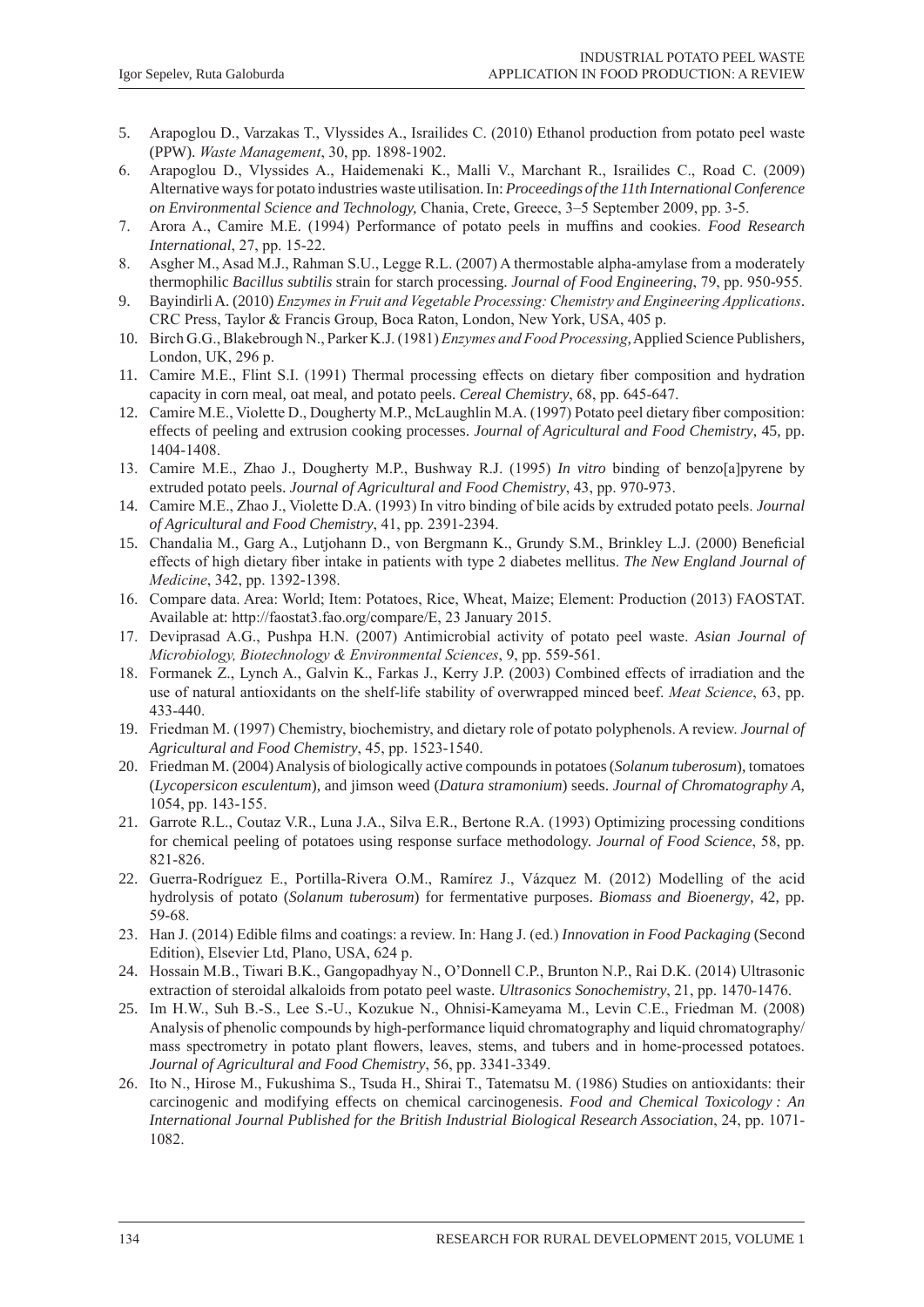- 27. Jansen G., Flamme W. (2006) Coloured potatoes (*Solanum tuberosum* L.) anthocyanin content and tuber quality. *Genetic Resources and Crop Evolution*, 53, pp. 1324-1331.
- 28. Kähkönen M.P., Hopia I., Vuorela H.J., Rauha J.P., Pihlaja K., Kujala T.S., Heinonen M. (1999) Antioxidant activity of plant extracts containing phenolic compounds. *Journal of Agricultural and Food Chemistry*, 47, pp. 3954-3962.
- 29. Kahl R., Kappus H. (1993) Toxicology of the synthetic antioxidants BHA and BHT in comparison with the natural antioxidant vitamin E. *Zeitschrift Für Lebensmittel-Untersuchung Und -Forschung*, 196, pp. 329-338.
- 30. Kanatt S.R., Chander R., Radhakrishna P., Sharma A. (2005) Potato peel extract a natural antioxidant for retarding lipid peroxidation in radiation processed lamb meat. *Journal of Agricultural and Food Chemistry*, 53, pp. 1499-1504.
- 31. Kang H.J., Min S.C. (2010) Potato peel-based biopolymer film development using high-pressure homogenization, irradiation, and ultrasound. *LWT - Food Science and Technology*, 43, pp. 903-909.
- 32. Kheyrandish M., Ali M., Jeihanipour A., Doostmohammadi M., Rismaniyazdi H., Karimi K. (2015) Direct production of acetone – butanol – ethanol from waste starch by free and immobilized *Clostridium acetobutylicum*. *Fuel*, 142, pp. 129-133.
- 33. Koduvayur Habeebullah S.F., Nielsen N.S., Jacobsen C. (2010) Antioxidant activity of potato peel extracts in a fish-rapeseed oil mixture and in oil-in-water emulsions. *Journal of the American oil Chemists' Society*, 87, pp. 1319-1332.
- 34. Liang S., McDonald A.G., Coats E.R. (2014) Lactic acid production with undefined mixed culture fermentation of potato peel waste. *Waste Management*, 34, pp. 2022-2027.
- 35. Mabrouk M.E.M., El-Ahwany A.M.D. (2008) Production of β-mannanase by *Bacillus amylolequifaciens* 10A1 cultured on potato peels. *African Journal of Biotechnology*, 7, pp. 1123-1128.
- 36. Mäder J., Rawel H., Kroh L.W. (2009) Composition of phenolic compounds and glycoalkaloids alphasolanine and alpha-chaconine during commercial potato processing. *Journal of Agricultural and Food Chemistry*, 57, pp. 6292-6297.
- 37. Magied A.M.M. (1991) Effect of dietary fiber of potato peel on the rheological and organoleptic characteristics of biscuits. *Egyptian Journal of Food Science*, pp. 393-400.
- 38. Mahmood U., Greenman J., Scragg H. (1998) Orange and potato peel extracts: Analysis and use as Bacillus substrates for the production of extracellular enzymes in continuous culture. *Enzyme and Microbial Technology*, 22, pp. 130-137.
- 39. Mansour E.H., Khalil A.H. (2000) Evaluation of antioxidant activity of some plant extracts and their application to ground beef patties. *Food Chemistry*, 69, pp. 135-141.
- 40. Mohdaly A.A.A., Sarhan M.A., Smetanska I., Mahmoud A. (2010) Antioxidant properties of various solvent extracts of potato peel, sugar beet pulp and sesame cake. *Journal of the Science of Food and Agriculture*, 90, pp. 218-226.
- 41. Murniece I., Tomsone L., Skrabule I., Vaivode A. (2014) Carotenoids and total phenolic content in potatoes with different flesh colour In: Food for consumer well-being. *Proceedings of 9<sup>th</sup> Baltic conference on Food science and technology,* FoodBalt 2014, Jelgava, Latvia, May 8-9, 2014, pp. 206-211.
- 42. Nara K., Miyoshi T., Honma T., Koga H. (2006) Antioxidative activity of bound-form phenolics in potato peel. *Bioscience, Biotechnology, and Biochemistry*, 70, pp. 1489-1491.
- 43. Onyechi U.A., Judd P.A., Ellis P.R. (1998) African plant foods rich in non-starch polysaccharides reduce postprandial blood glucose and insulin concentrations in healthy human subjects. *The British Journal of Nutrition*, 80, pp. 419-428.
- 44. Onyeneho S.N., Hettiarachchy N.S. (1993) Antioxidant activity, fatty acids and phenolic acids compositions of potato peels. *Journal of the Science of Food and Agriculture*, 62(4), pp. 345-350.
- 45. Papathanasiou F., Mitchell S.H., Harvey B.M.R. (1999) Variation in glycoalkaloid concentration of potato tubers harvested from mature plants. *Journal of the Science of Food and Agriculture*, 79(1), pp. 32-36.
- 46. Pasqualone A., Bianco A.M., Paradiso V.M. (2013) Production trials to improve the nutritional quality of biscuits and to enrich them with natural anthocyanins. *CyTA - Journal of Food*, 11, pp. 301-308.
- 47. Pokorný J. (2007) Are natural antioxidants better and safer than synthetic antioxidants? *European Journal of Lipid Science and Technology*, 109, pp. 629-642.
- 48. Potatoes, raw, skin (s.a.) USDA. Available at: http://ndb.nal.usda.gov/ndb/foods/show/3125?fg=&format =&offset=&sort=, 24 January 2015.
- 49. Pourcel L., Routaboul J.-M., Cheynier V., Lepiniec L., Debeaujon I. (2007) Flavonoid oxidation in plants: from biochemical properties to physiological functions. *Trends in Plant Science*, 12, pp. 29-36.